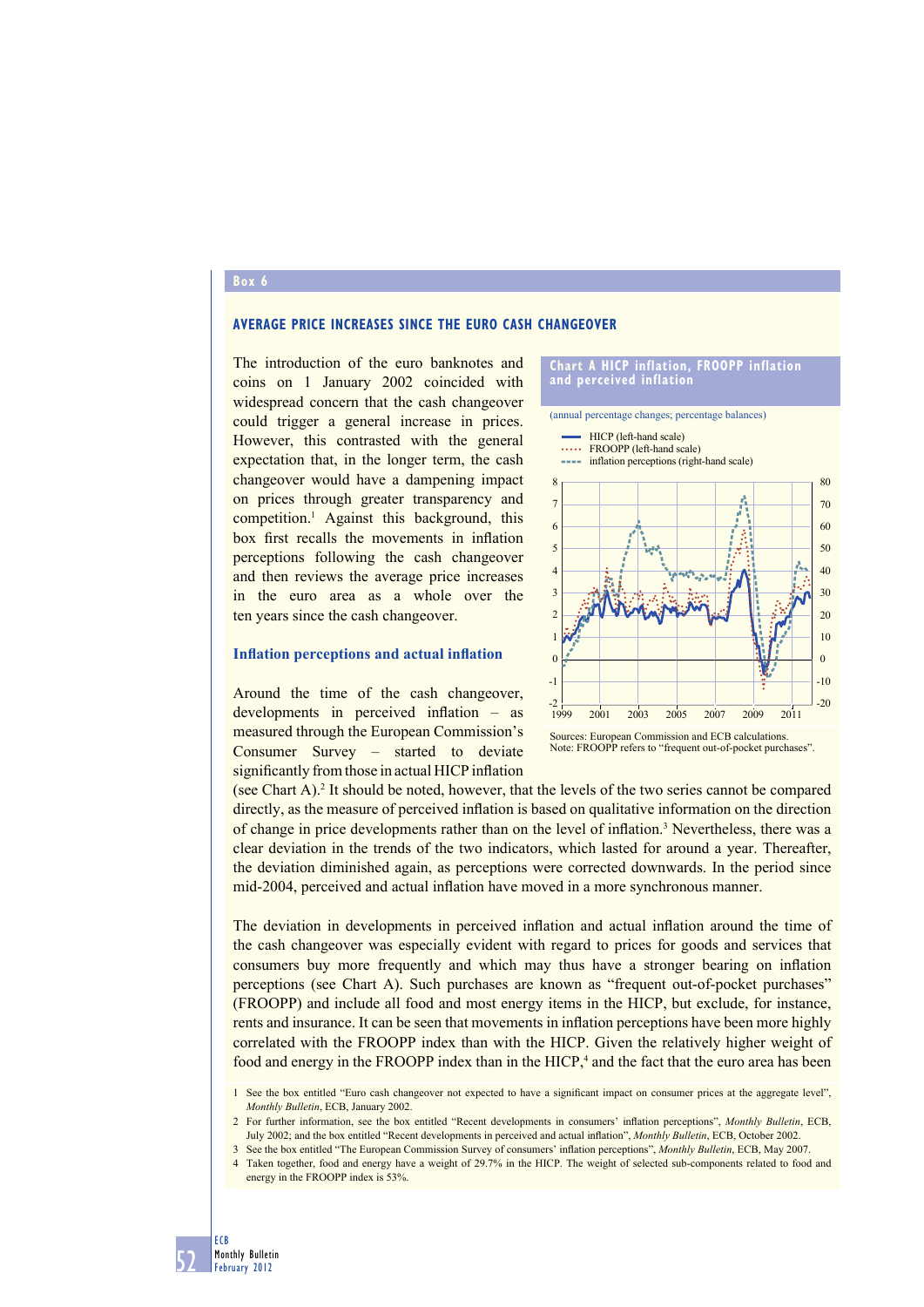## **ECONOMIC AND MONETARY DEVELOPMENTS**

Prices and costs

hit by a number of adverse shocks<sup>5</sup> in these two price components. FROOPP inflation has, on average, been both more volatile and higher than overall HICP inflation over the past ten years. This was particularly the case in the period of severe international commodity price shocks in 2007-08.6

# **Average price increases in individual HICP components**

Overall, the average rate of increase in the euro area HICP since the cash changeover has been 2.1%. However, there have been significant differences in the trends of certain categories since 2002. Charts B and C illustrate this very clearly.

The number of adverse upward shocks to food and energy prices is reflected in the much higher average annual rates of increase in these two components than in the others. For the energy component as a whole, the average annual rate of increase since the cash changeover has been 5.4%, whereas for the liquid fuels sub-component, for instance, it has been 9.6%.

Processed food prices have increased, on average, by 2.8% per annum, to a large extent reflecting an average annual rate of increase of 6% in tobacco prices, which was due mainly to tax hikes. Unprocessed food prices rose, on average, by  $1.9\%$  per annum (fish 2.4%, fruit 2.2%, meat  $1.8\%$ and vegetables 1.4%).

With regard to services prices, the average annual rate of increase since the cash changeover has stood at 2.2%, i.e. broadly in line with average HICP inflation. The services component covers, for example, the price of a meal in a restaurant, a haircut or a cinema ticket, which, at the time of the cash changeover, were perceived to have increased significantly. However, on average over the ten years since then, the price increases have not been exceptional. For instance, prices in the category "hairdressing salons and personal grooming establishments" have risen, on average, by 2.2% per annum and prices in the category "restaurants, cafes and the like" have increased, on average, by 2.8% per annum, with the latter having also been indirectly affected by hikes in processed food prices. Finally, the average annual rate of inflation in the non-energy industrial goods component has been only 0.8%, owing mainly to the substantial fall in the prices of Information and Communication Technology (ICT) goods on the back of rapid



Notes: The main HICP components are energy, processed food, services, unprocessed food and non-energy industrial goods. Frequent out-of-pocket purchases (FROOPP) and the HICP excluding food and energy are included for reference only.

5 For an overview of the clustering of shocks to HICP inflation, see the box entitled "The clustering of shocks to HICP inflation since the start of Stage Three of EMU", *Monthly Bulletin*, ECB, June 2002.

6 See the box entitled "The implications of external price pressures for euro area HICP inflation", *Monthly Bulletin*, ECB, October 2011.